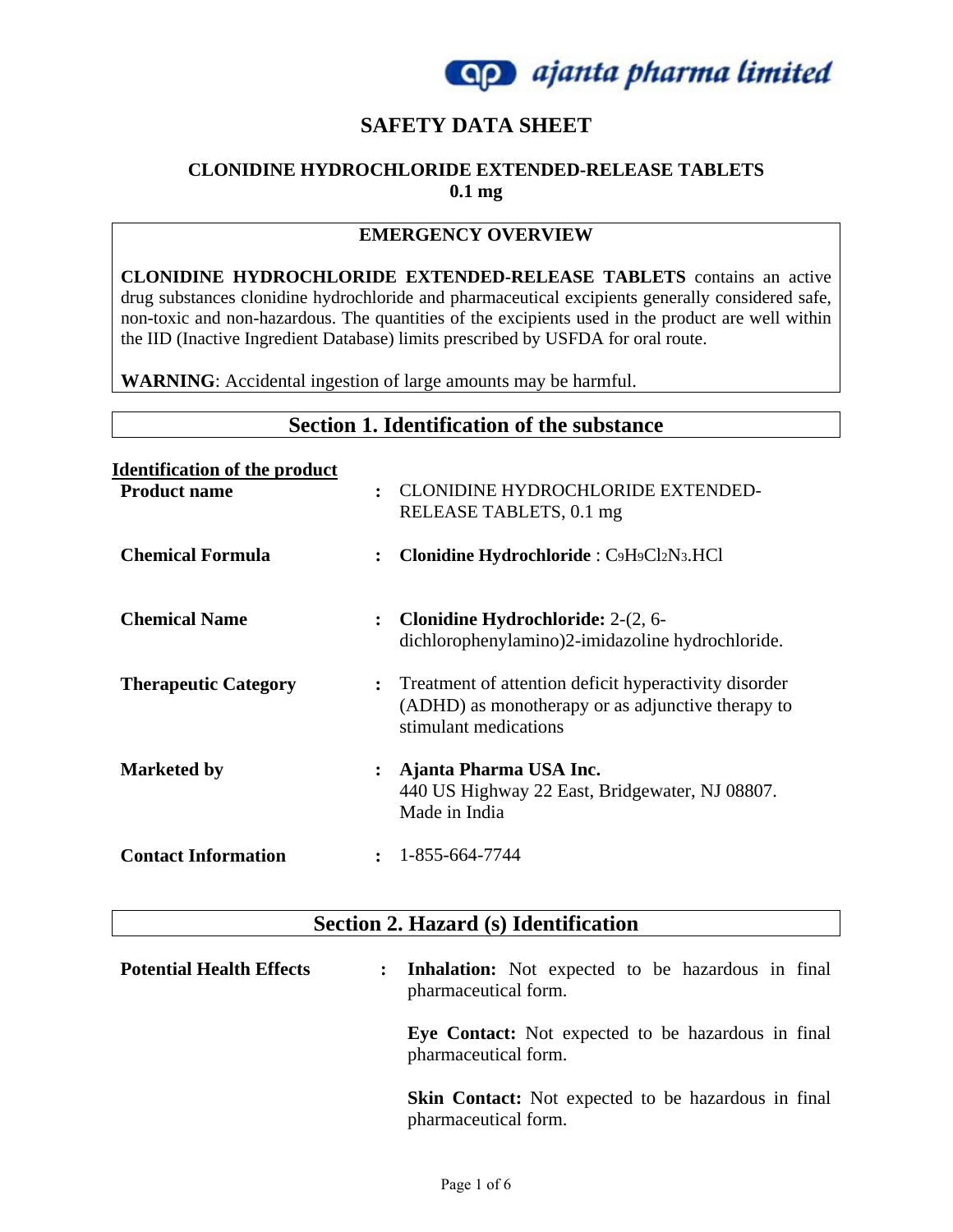

**Indigestion:** Health injuries are not known or expected under normal use. Exposures above clinical dosage could result in adverse effects. Minor occupational exposures are not expected to be harmful.

#### **Section 3. Composition / information on ingredients**

| <b>Active ingredient</b> | <b>Exposure Limit</b> | CAS No.   |
|--------------------------|-----------------------|-----------|
| Clonidine Hydrochloride  | Not Found             | 4205-91-8 |

**Inactive ingredients**: sodium lauryl sulfate, microcrystalline cellulose, hypromellose, colloidal silicon dioxide, and magnesium stearate.

| <b>Section 4. First-aid measures</b> |                                                                                                                                                                                                                |  |
|--------------------------------------|----------------------------------------------------------------------------------------------------------------------------------------------------------------------------------------------------------------|--|
| <b>General</b>                       | <b>Eye Contact:</b> Flush with water while holding eyelids<br>$\ddot{\cdot}$<br>open for at least 15 minutes. Seek medical attention<br>immediately. Never give anything by mouth to an<br>unconscious person. |  |
|                                      | <b>Skin Contact:</b> Remove contaminated clothing. Flush<br>area with large amounts of water. Use soap. Seek medical<br>attention.                                                                             |  |
|                                      | <b>Ingestion:</b> Wash out mouth with water. Do not induce<br>vomiting unless directed by medical personnel. Seek<br>medical attention immediately.                                                            |  |
|                                      | <b>Inhalation:</b> Remove to fresh air and keep patient at rest.<br>Seek medical attention immediately.                                                                                                        |  |
| <b>Overdose Treatment</b>            | Consult with a Certified Poison Control Center (1-800-<br>$\ddot{\cdot}$<br>222-1222) for up-to-date guidance and advice                                                                                       |  |

### **Section 5. Fire-fighting measures**

Flash Point : Not Reported

**Effects of Overexposure :** The potential for exposure is reduced in finished pharmaceutical dosage form.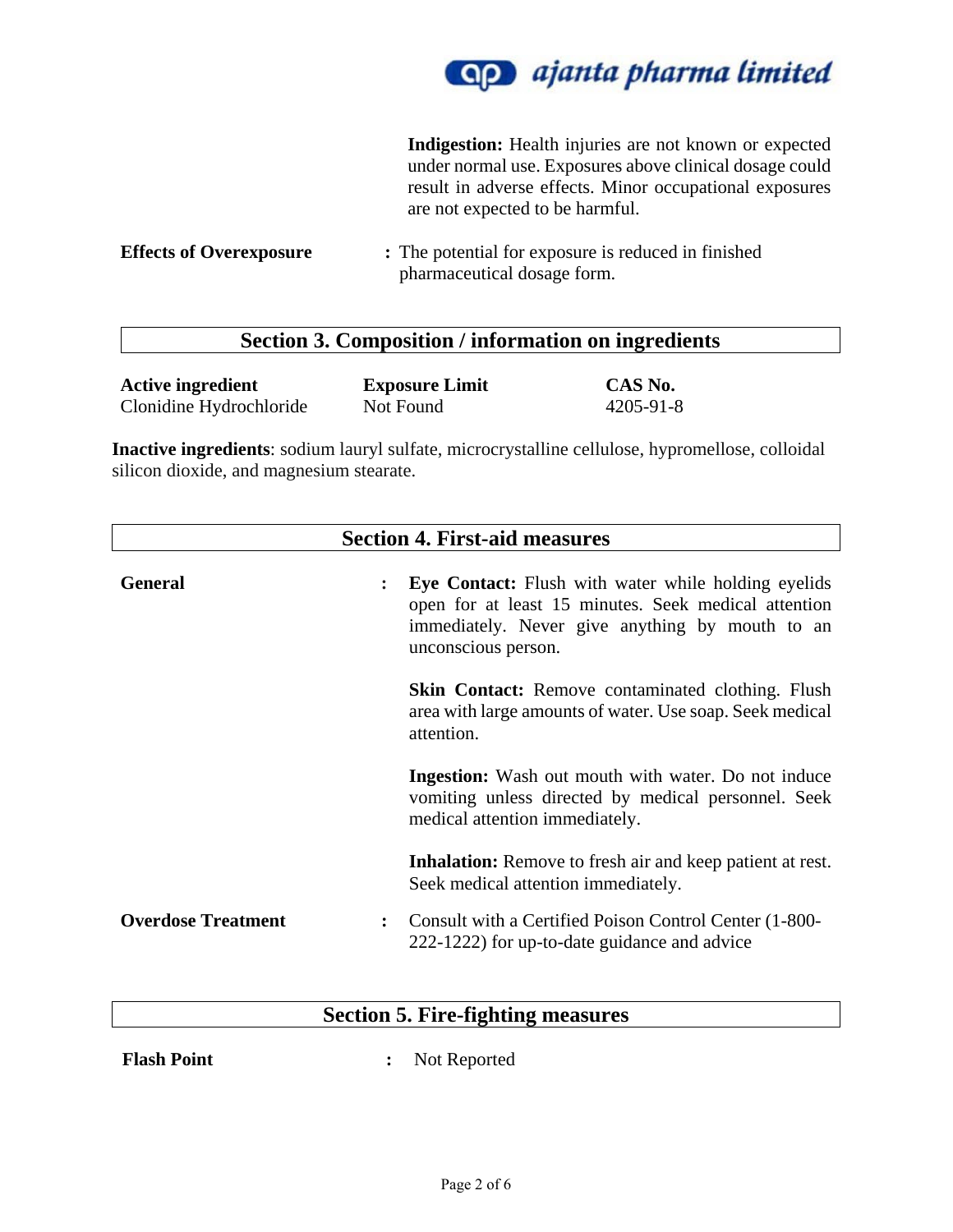

| <b>Extinguishing Media</b>                        | $\ddot{\phantom{a}}$ | Water Spray, dry chemical, carbon dioxide or foam as<br>appropriate for surrounding fire and material.                                          |
|---------------------------------------------------|----------------------|-------------------------------------------------------------------------------------------------------------------------------------------------|
| <b>Fire and Explosion Hazard</b>                  | $\ddot{\cdot}$       | This material is assumed to be combustible. Keep it<br>away from the open fires.                                                                |
| <b>Fire Fighting Procedures</b>                   |                      | As with all fires, evacuate personnel to a safe area. Fire<br>fighter should use self-contained breathing equipment<br>and protective clothing. |
| <b>Hazardous Combustion by</b><br><b>Products</b> |                      | Carbon dioxide, carbon monoxide, oxides of nitrogen,<br>oxides of sulfur, oxides of sodium, hydrogen chloride                                   |

# **Section 6. Accidental release measures**

| <b>Personal Precautions</b>                                |                      | : Personnel involved in clean-up should wear appropriate<br>personal protective equipment (see Section 8). Minimize<br>exposure.                                                      |
|------------------------------------------------------------|----------------------|---------------------------------------------------------------------------------------------------------------------------------------------------------------------------------------|
| <b>Environmental Protections</b>                           |                      | : Place waste in an appropriately labeled, sealed container<br>for disposal. Care should be taken to avoid<br>environmental release.                                                  |
| <b>Clean-up Methods</b>                                    | $\ddot{\cdot}$       | Wipe up with a damp cloth and place in container for<br>disposal. Avoid generating airborne dust. Clean spill area<br>thoroughly. Prevent discharge to drains.                        |
| <b>Additional Consideration for</b><br><b>Large Spills</b> | $\ddot{\phantom{a}}$ | Non-essential personnel should be evacuated from<br>affected area. Report emergency situations immediately.<br>Clean up operations should only be undertaken by<br>trained personnel. |

|                         | <b>Section 7. Handling and storage</b>                                                                                                                                                                                                                                                                                                    |
|-------------------------|-------------------------------------------------------------------------------------------------------------------------------------------------------------------------------------------------------------------------------------------------------------------------------------------------------------------------------------------|
| <b>General Handling</b> | Minimize dust generation and accumulation. If tablets<br>$\ddot{\cdot}$<br>are crushed and/or broken, avoid breathing dust and<br>avoid contact to eyes, skin and clothing. When handling,<br>use appropriate personal protective equipment.                                                                                              |
| <b>Storage</b>          | Clonidine Hydrochloride Extended-Release Tablets<br>$\mathbf{L}$<br>should be stored at 20 $^{\circ}$ to 25 $^{\circ}$ C (68 $^{\circ}$ F to 77 $^{\circ}$ F);<br>excursions permitted to $15^{\circ}$ to $30^{\circ}$ C (59 $^{\circ}$ F to 86 $^{\circ}$ F) [see<br>USP Controlled Room Temperature]. Keep out of reach<br>of children. |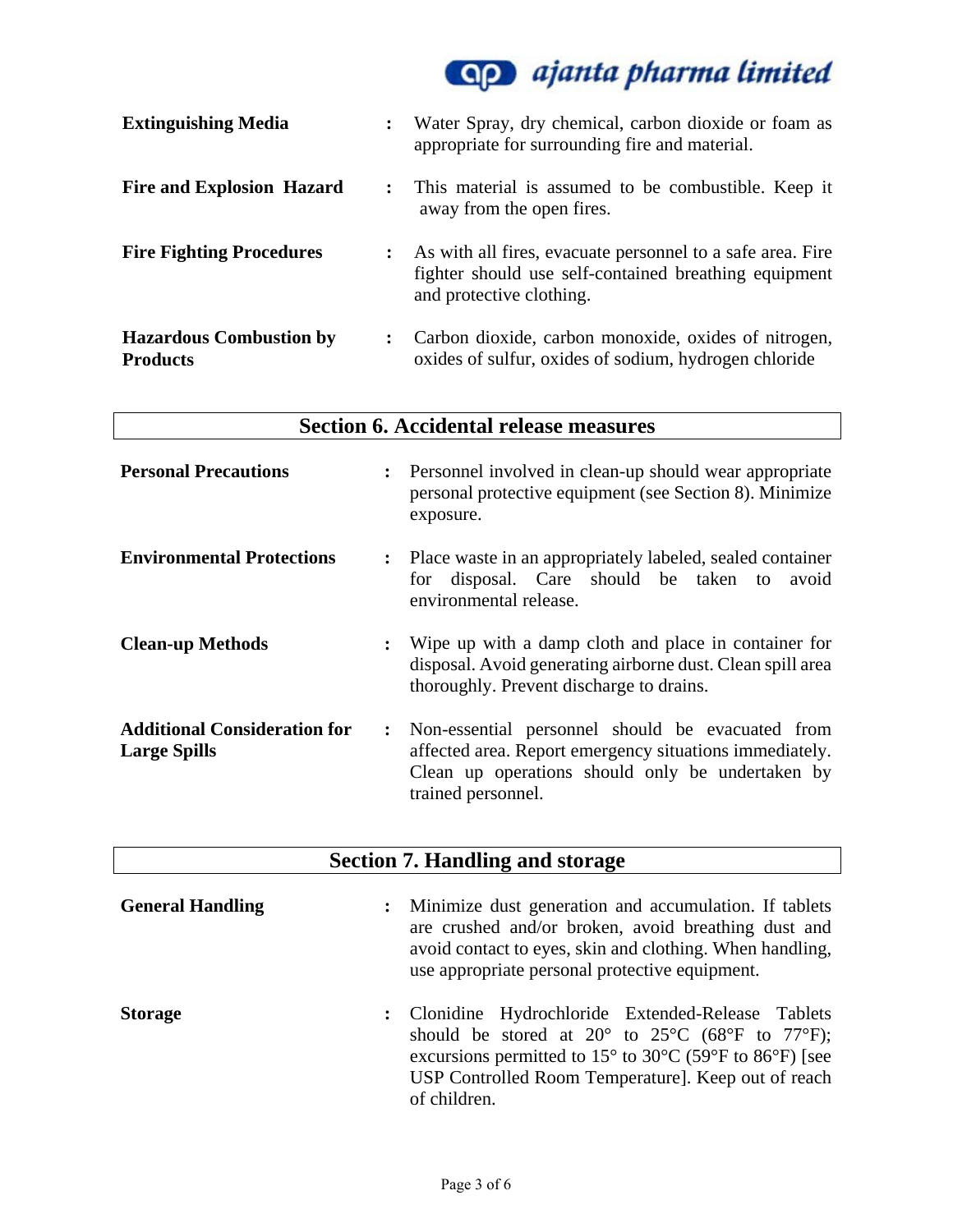# ~ *ajanta phanna limited*

Dispense in a tight, light resistant container [see USP].

### **Section 8. Exposure controls / personal protection**

| <b>Respiratory Protection</b> | $\ddot{\phantom{a}}$ | Protection from inhalation is not normally necessary. If<br>ventilation is inadequate or dust is likely to generate, use<br>of suitable dust mask would be appropriate.      |
|-------------------------------|----------------------|------------------------------------------------------------------------------------------------------------------------------------------------------------------------------|
| <b>Skin Protection</b>        | $\ddot{\cdot}$       | Skin protection is not normally necessary, however it is<br>good practice to avoid direct contact with chemical to<br>use suitable gloves when handling.                     |
| Eye protection                | $\ddot{\cdot}$       | Eye protection is not normally necessary. If concerned<br>wear protective goggles or glasses. Wash hands prior to<br>touching eye and in particular handling contact lenses. |
| <b>Protective Clothing</b>    | $\ddot{\cdot}$       | Protective clothing is not normally necessary, however<br>it is good practice to use apron.                                                                                  |

# **Section 9. Physical and chemical properties**

|  | Appearance |  |
|--|------------|--|
|  |            |  |

**Appendix to off white, circular, biconvex tablet debossed** with "CL" on one side and plain on the other side.

| <b>Presentations and NDC codes</b> | Strength         |
|------------------------------------|------------------|
|                                    | $0.1 \text{ mg}$ |
| Bottle's of 60 pack                | 27241-108-06     |

| Solubility in water        |                | No Data Available |
|----------------------------|----------------|-------------------|
| Odor                       | ∶              | <b>Odorless</b>   |
| <b>Boiling point</b>       | $\ddot{\cdot}$ | No Data Available |
| <b>Melting Point</b>       | $\ddot{\cdot}$ | No Data Available |
| <b>Evaporation rate</b>    | $\ddot{\cdot}$ | No Data Available |
| <b>Specific gravity</b>    | $\ddot{\cdot}$ | No Data Available |
| <b>Vapor density</b>       | $\ddot{\cdot}$ | No Data Available |
| <b>Reactivity in water</b> | $\ddot{\cdot}$ | No Data Available |
| <b>Evaporation rate</b>    | $\ddot{\cdot}$ | No Data Available |
| <b>Percentage Volatile</b> | $\ddot{\cdot}$ | No Data Available |
| by volume                  |                |                   |
| Vapor pressure             | $\ddot{\cdot}$ | No Data Available |
| <b>Other information</b>   |                | No data Available |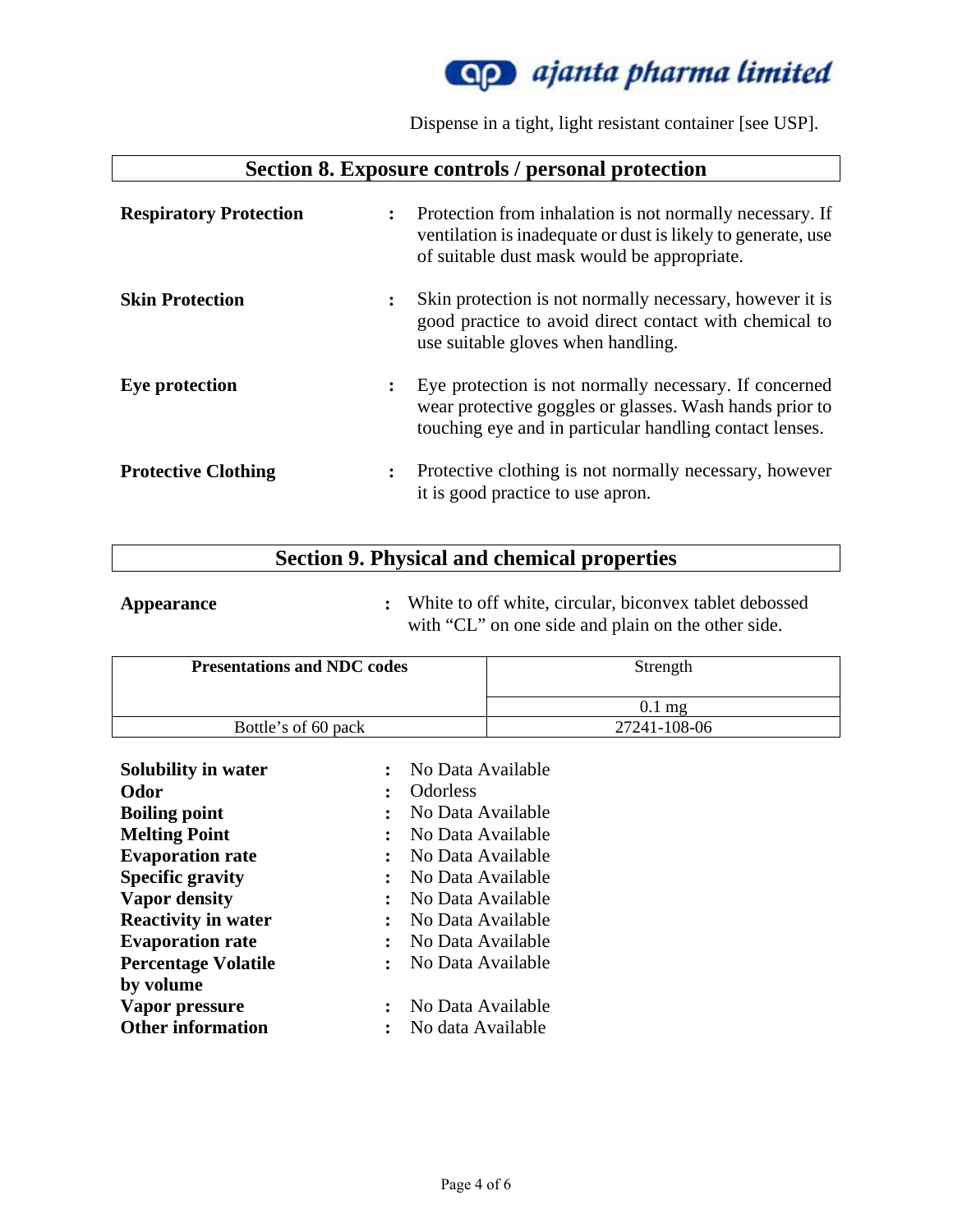# ~ *ajanta phanna limited*

#### **Section 10. Stability and reactivity**

| <b>Condition to avoid</b>     | : Avoid exposure to extreme heat, light and moisture.                                                                           |
|-------------------------------|---------------------------------------------------------------------------------------------------------------------------------|
| <b>Stable</b>                 | Stable under normal ambient and anticipated storage<br>$\ddot{\phantom{a}}$<br>and handling conditions.                         |
| <b>Decomposition Products</b> | : No data available                                                                                                             |
| <b>Hazardous Reaction</b>     | : No data available. In finished dosage form there is least<br>possibility that product will undergo any hazardous<br>reaction. |
| <b>Incompatibilities</b>      | No data available.                                                                                                              |

| <b>Section 11. Toxicological information</b> |              |                                                                                                                                                                       |
|----------------------------------------------|--------------|-----------------------------------------------------------------------------------------------------------------------------------------------------------------------|
| <b>General</b>                               | formulation. | Handling of formulated product is not expected to<br>cause any toxicological affects. The data pertains to the<br>ingredient in formulations, rather than this specie |
| Target organ                                 | formulation. | Eye contact, Skin contact and inhalation is not great<br>risk as this product is orally administered tablet                                                           |
| <b>Acute Toxicity</b>                        |              | Clonidine Hydrochloride                                                                                                                                               |
|                                              |              | Rat Oral: LD50 126 mg/kg                                                                                                                                              |

### **Section 12. Ecological information**

No data available on Ecotoxicity of API. In the finished product form there is no potential for air borne contamination since the product is in compressed tablet form.

**Section 13. Disposal Consideration** 

**Waste Disposal Considerations:** Dispose of material according to federal, state and local disposal regulations or company operating procedures. Disposal by incineration is recommended.

**At home:** Discard away from children's reach.